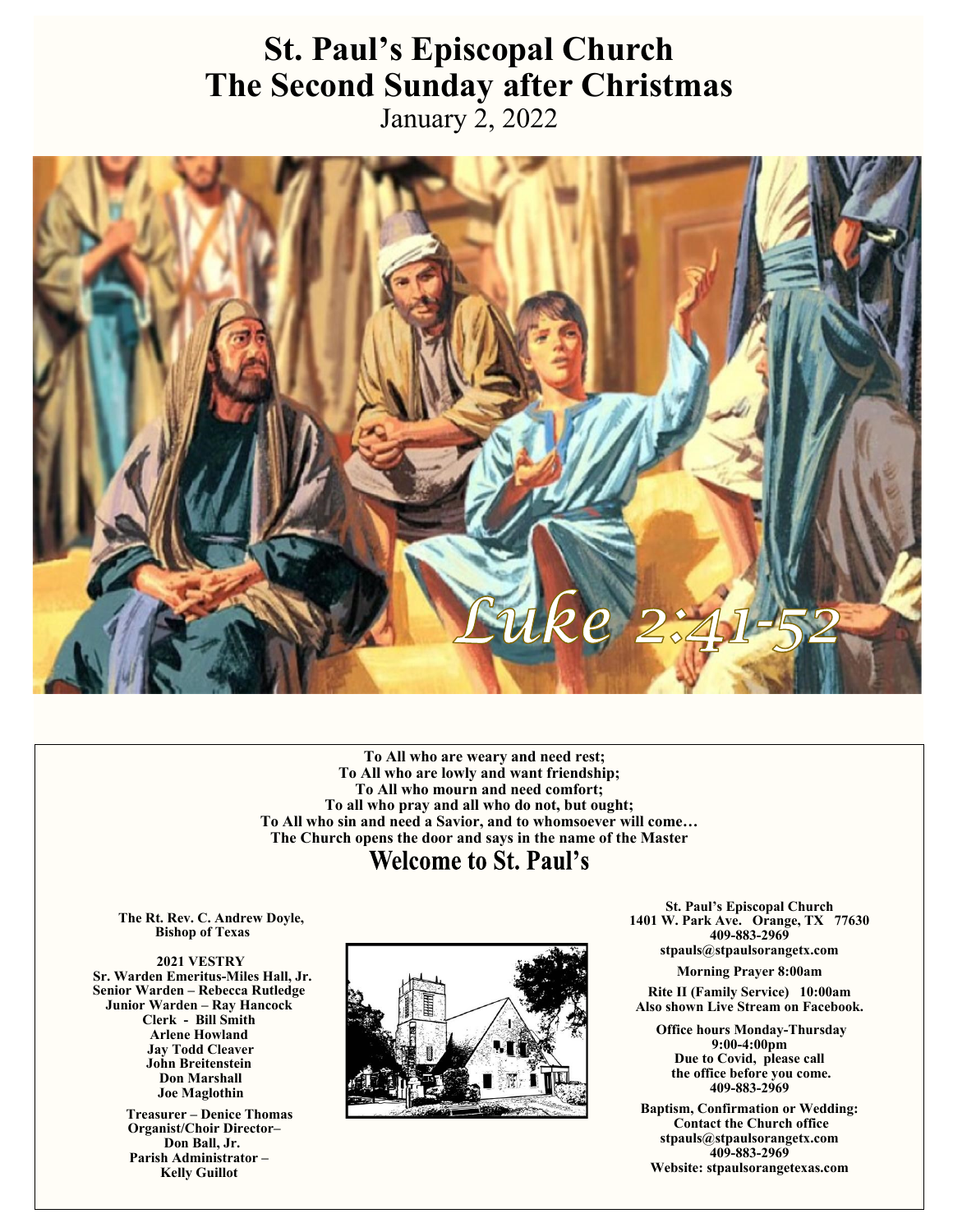# **2nd Sunday after Christmas –Morning Prayer: Rite Two**<br>The service is in the *Book of Common Prayer* (BCP), a blue book.

Hymns are in *The Hymnal*, a maroon book. Hymn numbers beginning with "S" are at the front of *The Hymnal*. Or LEV, Lift Every Voice and Sing II Hymnal Or Renew Hymnal

# **The Preparation**

| The Processional Hymn   | The First Nowell              | 109            |
|-------------------------|-------------------------------|----------------|
| The Officiant:          |                               |                |
| Opening (standing)      |                               | <b>BCP, 75</b> |
| Gloria                  | Glory to God in the Highest   | S-280          |
| Carols <i>(sitting)</i> | Of the Father's Love Begotten | 82             |
|                         | Love Came Down at Christmas   | 84             |
|                         | What Child is This            | 115            |

### **Confession of Sin** (*kneeling*) **BCP, 79**

*The Officiant says to the people:*

Dearly beloved, we have come together in the presence of Almighty God our heavenly Father, to set forth his praise, to hear his holy Word, and to ask, for ourselves and on behalf of others, those things that are necessary for our life and our salvation. And so that we may prepare ourselves in heart and mind to worship him, let us kneel in silence, and with penitent and obedient hearts confess our sins, that we may obtain forgiveness by his infinite goodness and mercy.

### *Silence may be kept.*

### *Officiant and People together, all kneeling:*

Most merciful God, we confess that we have sinned against you in thought, word, and deed, by what we have done, and by what we have left undone. We have not loved you with our whole heart; we have not loved our neighbors as ourselves. We are truly sorry and we humbly repent. For the sake of your Son Jesus Christ, have mercy on us and forgive us; that we may delight in your will, and walk in your ways, to the glory of your Name. Amen.

### *The Celebrant alone stands and says*

Almighty God have mercy on us, forgive us all your sins through our Lord Jesus Christ, strengthen us in all goodness, and by the power of the Holy Spirit keep us in eternal life. Amen.

### **The Invitatory and Psalter**

### *All stand*

*Officiant:* Lord, open our lips.

*People:* And our mouth shall proclaim your praise.

### *Officiant and People:*

Glory to the Father, and to the Son, and to the Holy Spirit: as it was in the beginning, is now, and will be forever. Amen. Alleluia

*Officiant:* Alleluia. To us a child is born: Come let us adore him. Alleluia.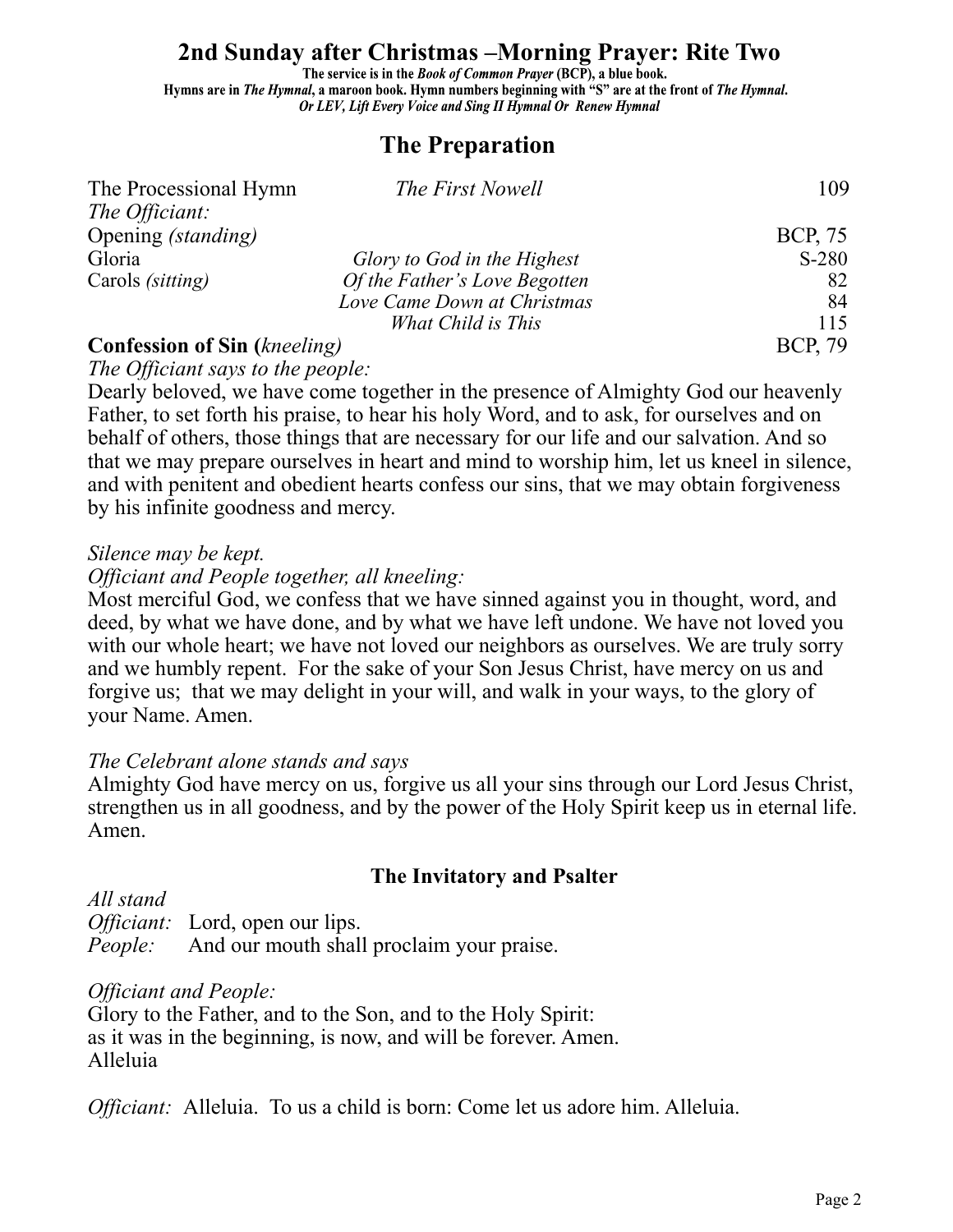### **Venite Psalm 95:1-7** BCP 82

Come, let us sing to the Lord; \* let us shout for joy to the Rock of our salvation. Let us come before his presence with thanksgiving \* and raise a loud shout to him with psalms. For the Lord is a great God, \* and a great King above all gods. In his hand are the caverns of the earth, \* and the heights of the hills are his also. The sea is his, for he made it, \* and his hands have molded the dry land. Come, let us bow down, and bend the knee, \* and kneel before the Lord our Maker. For he is our God, and we are the people of his pasture and the sheep of his hand. \* Oh, that today you would hearken to his voice!

### **The Psalm Appointed** *(see readings insert)*

Glory to the Father, and to the Son, and to the Holy Spirit: \* as it was in the beginning, is now, and will be forever. Amen.

### **The First Lesson** *(see readings insert)*

13 **A Song of Praise** (standing) BCP 90

Benedictus es, Domine Song of the Three Young Men, 29-34

Glory to you, Lord God of our fathers; \* you are worthy of praise; glory to you. Glory to you for the radiance of your holy Name; \* we will praise you and highly exalt you for ever. Glory to you in the splendor of your temple; \* on the throne of your majesty, glory to you. Glory to you, seated between the Cherubim; \* we will praise you and highly exalt you for ever. Glory to you, beholding the depths; \* in the high vault of heaven, glory to you. Glory to you, Father, Son, and Holy Spirit; \* we will praise you and highly exalt you for ever .

# **The Second Lesson** *(see readings insert)*

**17 The Song of Simeon** (standing) BCP 93

Nunc dimittis Luke 2:29-32

Lord, you now have set your servant free \* to go in peace as you have promised; For these eyes of mine have seen the Savior, \* whom you have prepared for all the world to see: A Light to enlighten the nations, \* and the glory of your people Israel. Glory to the Father, and to the Son, and to the Holy Spirit: \* as it was in the beginning, is now, and will be for ever. Amen.

| Sequence Hymn     | O Little Town of Bethlehem (Vv. 1-3)    |                       |
|-------------------|-----------------------------------------|-----------------------|
| <b>The Gospel</b> |                                         | (see readings insert) |
| Sequence Hymn     | O Little Town of Bethlehem $(Vv. 4, 5)$ |                       |
| <b>The Sermon</b> |                                         | Miles Hall, III       |
|                   |                                         |                       |

### **The Apostles' Creed** BCP 96

*Officiant and People together, all standing:* I believe in God, the Father almighty, creator of heaven and earth. I believe in Jesus Christ, his only Son, our Lord. He was conceived by the power of the Holy Spirit and born of the Virgin Mary. He suffered under Pontius Pilate, was crucified, died, and was buried. He descended to the dead. On the third day he rose again. He ascended into heaven, and is seated at the right hand of the Father. He will come again to judge the living and the dead.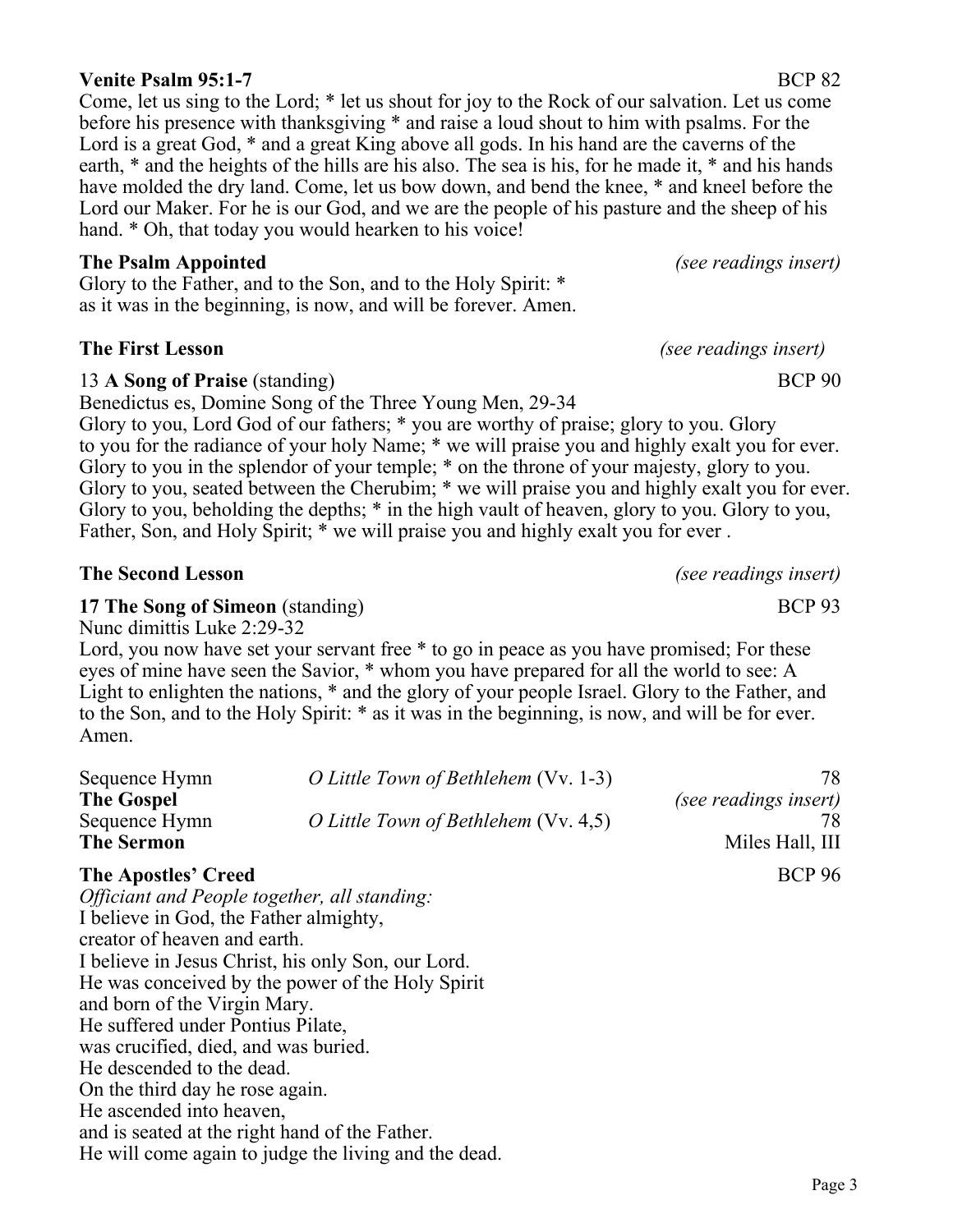I believe in the Holy Spirit, the holy catholic Church, the communion of saints, the forgiveness of sins, the resurrection of the body, and the life everlasting. Amen.

Announcements Offertory Anthem *Unto Us a Boy is Born* Choir Doxology on The First Nowell



### **The Prayers**

*The people stand or kneel: Officiant:* The Lord be with you. *People:* And also with you. *Officiant:* Let us pray.

### **The Lord b SPrayer BCP** 97

*Officiant and People:* Our Father, who art in heaven, hallowed be thy Name, thy kingdom come, your kingdom come, thy will be done, on earth as it is in heaven. Give us this day our daily bread. And forgive us our trespasses, as we forgive those as we forgive those who trespass against us. And lead us not into temptation, but deliver us from evil. For thine is the kingdom, and the power, and the glory, for ever and ever. Amen.

### **The Sufferage** BCP 97

V. Show us your mercy, O Lord; R. And grant us your salvation. V. Clothe your ministers with righteousness; R. Let your people sing with joy. V. Give peace, O Lord, in all the world; R. For only in you can we live in safety. V. Lord, keep this nation under your care; R. And guide us in the way of justice and truth. V. Let your way be known upon earth; R. Your saving health among all nations. V. Let not the needy, O Lord, be forgotten; R. Nor the hope of the poor be taken away. V. Create in us clean hearts, O God; R. And sustain us with your Holy Spirit.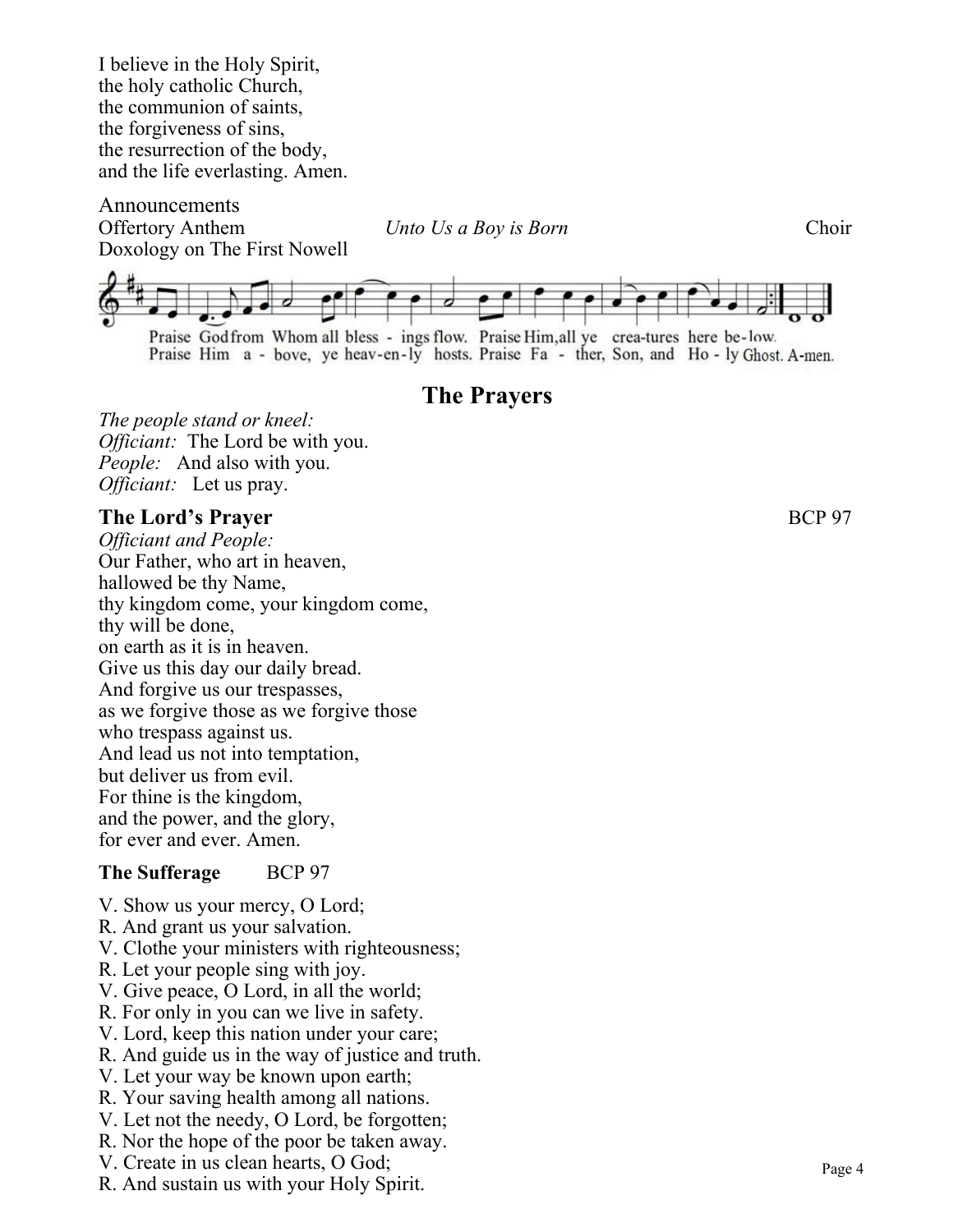# The Collect of the Day *See Reading Insert*

*The Officiant then says one or more of the following Collects:*

# *A Collect for Sundays* BCP 98

O God, you make us glad with the weekly remembrance of the glorious resurrection of your Son our Lord: Give us this day such blessing through our worship of you, that the week to come may be spent in your favor; through Jesus Christ our Lord. *Amen*.

Almighty and everlasting God, by whose Spirit the whole body of your faithful people is governed and sanctified: Receive our supplications and prayers which we offer before you for all members of your holy Church, that in their vocation and ministry they may truly and devoutly serve you; through our Lord and Savior Jesus Christ. Amen.

*Holy, Holy, Holy Lord* S-130

### **The General Thanksgiving BCP 101**

### *Officiant and People:*

Almighty God, Father of all mercies, we your unworthy servants give you humble thanks for all your goodness and loving-kindness to us and to all whom you have made. We bless you for our creation, preservation, and all the blessings of this life; but above all for your immeasurable love in the redemption of the world by our Lord Jesus Christ; for the means of grace, and for the hope of glory. And, we pray, give us such an a wareness of your mercies, that with truly thankful hearts we may show forth your praise, not only with our lips, but in our lives, by giving up ourselves to your service, and by walking before you in holiness and righteousness all our days; through Jesus Christ our Lord, to whom, with you and the Holy Spirit, be honor and glory throughout all ages. Amen.

### **A Prayer of St. Chrysostom** BCP 102

Almighty God, you have given us grace at this time with one accord to make our common supplication to you; and you have promised through your well-beloved Son that when two or three are gathered together in his Name you will be in the midst of them: Fulfill now, O Lord, our desires and petitions as may be best for us; granting us in this world knowledge of your truth, and in the age to come life everlasting. *Amen*.

Celebrant: Let us bless the Lord. *People:* Thanks be to God.

*The Officiant then may conclude with one of the following*

The grace of our Lord Jesus Christ, and the love of God, and the fellowship of the Holy Spirit, be with us all evermore. *Amen*.

### Recessional Hymn *Go, Tell it on the Mountain* 99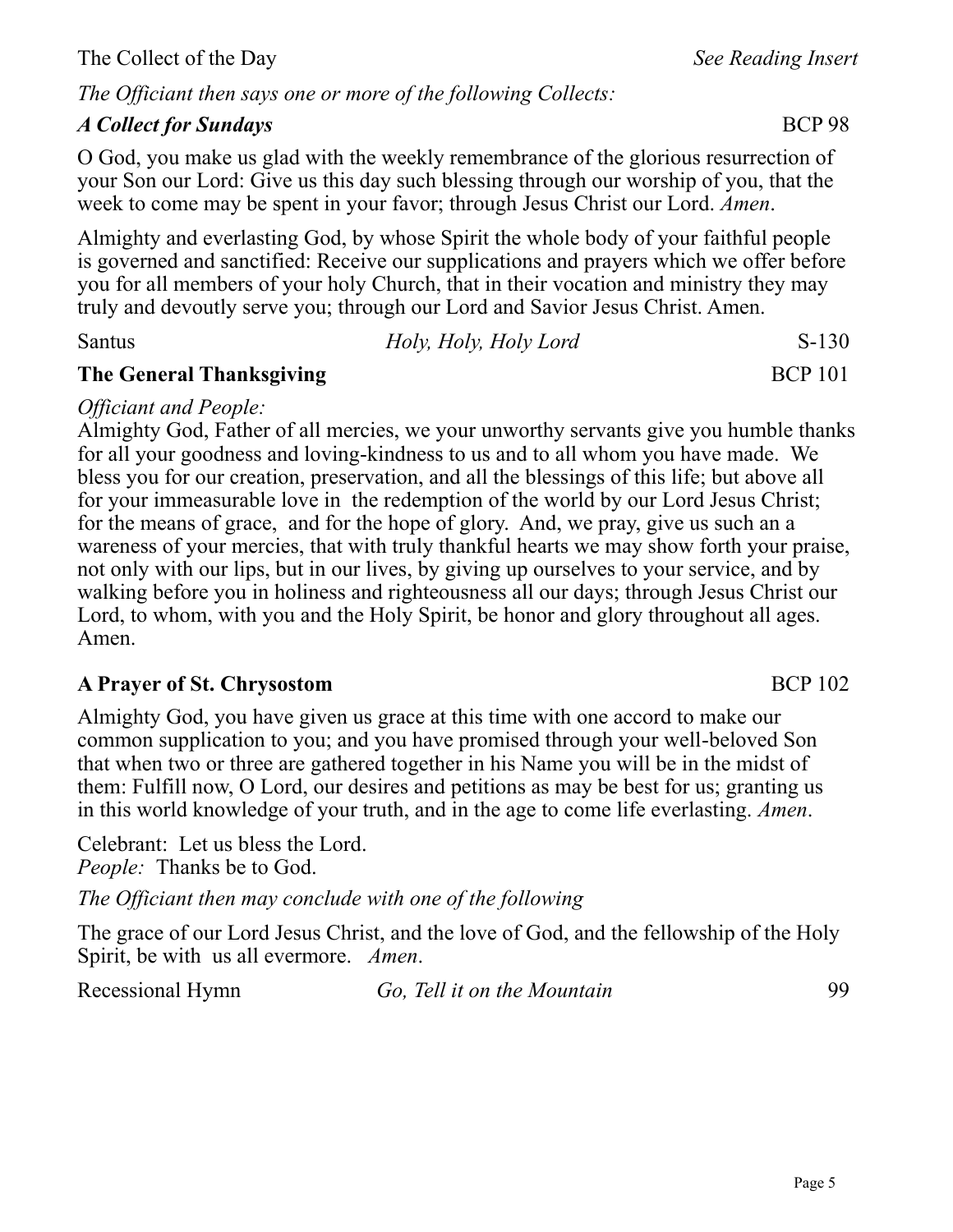| Jay Todd Cleaver<br>Amanda Watt<br>Jenny Guth<br>Cayden, Whitney and<br>Tyler Legrand<br>Cheryl Blanchard<br>Rosie Hurst | Jerry and Petroula<br>Ruehlen<br><b>Timothy Ruehlen</b><br>Allan Anderson<br>Tom Freeland<br>Leona Fields<br>David Haley | David Silk<br>Robert Cheek<br>Samantha<br>Ester Jeans<br>Barbara Klein<br>Chuck Knipp<br>Shawn Best | Thad<br>Eloy Serenil<br><b>Susie Bromley</b><br><b>Walter Rotsch</b> |
|--------------------------------------------------------------------------------------------------------------------------|--------------------------------------------------------------------------------------------------------------------------|-----------------------------------------------------------------------------------------------------|----------------------------------------------------------------------|
| Charlie Pieper                                                                                                           | Father Bob                                                                                                               | Debra Ball                                                                                          |                                                                      |
| Kenric Marshall                                                                                                          | <b>Betsy Phillips</b>                                                                                                    | Brian Engle                                                                                         |                                                                      |
| Don Marshall                                                                                                             | <b>Sharon Childress</b>                                                                                                  | Rev. Cindy Engle                                                                                    |                                                                      |
| Sabine Lamar                                                                                                             | Becca Hagan                                                                                                              | Jasper Richmond                                                                                     |                                                                      |
| The Woodleys                                                                                                             | <b>Bobbie Carson</b>                                                                                                     | Justin Morvant                                                                                      |                                                                      |

# **St. Paul's Friends and Family Prayer List**

Prayers : All Military persons deployed in dangerous areas.

Pray for the people in Haiti, for all people suffering with a an illness and, Victims of Violence, Victims of natural disasters, City of Refuge, Schools, All Ministries of St. Paul's, All first responders, all medical personnel, and essential workers and the unemployed. Talbert Meadows, Thad and Regina. Tracy Underwood, Chris, Delores Cleaver, Sidney, Jacquie Pence, Casey D., Beth Holm, Joanne Price, June & Merrill Stringer & Dena, Kelly and John, Nancy Ellis, Cathy Tompkins, Ross, Deanna Davis, Matthew H., Alison Clary, Renee, Jennifer, Jill, Gabriel, Josie Walter, Margaret & Debbie Herrington, Charlotte Parker, Elizabeth, Kelly Clawson, Thomas Ray Manuel, Tim Fading , Brianna, Mary Guillot, Bette, Carol and Bruce Thornburgh, Nick Tullier, Tim Lawler, Melanie Maxie, Kay Gragg, Kay Stone, Yolanda, Mary Ann, Kim Keyser, Anne Hoffpauir, Janelle Ramsey, Erin Lawler, George Schroeder, Kathleen, Dominic Abshire, Ronnie and Margaret Sonnier, Barbara Richard, Tony Dallas, Steve Roger, Dave Shows, Sharon Debes, Mickie Davis, Anthony Sparacino, Marcia Sharp, Josephine Crew, Kenny Slaughter, Rebecca Garriga, Freddie Nail, Sydney, Jacob & Luke Major

| 2nd Sunday after Christmas |
|----------------------------|
| <b>January 2, 2021</b>     |

| Lectors / Eucharistic Ministers |  |
|---------------------------------|--|
| 10:00 AM 1st Reading            |  |
| Jeremiah $31:7-14$              |  |
| Psalm $84$ (or $84:1-8$ )       |  |
| Ruth Hancock 10:00 AM           |  |

- EM  $2<sup>nd</sup>$  Readings, Prayers, Chalice Ephesians 1:3-6, 15-19a Arlene Howland
- Gospel: Luke 2:41-52 Miles Hall, Jr.

Vestry Person: Don Marshall

Ushers: Daniel Keele

Altar Guild: Ruth & Ray Hancock Bill Smith

### **1st Sunday after The Epiphany January 9, 2021**

- Lectors / Eucharistic Ministers 10:00 AM 1st Reading Isiah 43:1-7 Psalm 29 Earl Geis
- EM 2<sup>nd</sup> Readings, Prayers, Chalice Acts 8:14-17 Claire Smith
- Gospel: Luke 3:15-17, 21-22 Mitzi George
- Acolytes: Sr. Acolytes Acolytes: Sr. Acolytes: Sr. Acolytes
	- Vestry Person: Jay Todd Cleaver
	- Ushers: John & Anne Breitenstein

Altar Guild: Pat & Earl Geis Paula Pennington

Flower Guild: Poinsettias Flower Guild: Delores Sterling